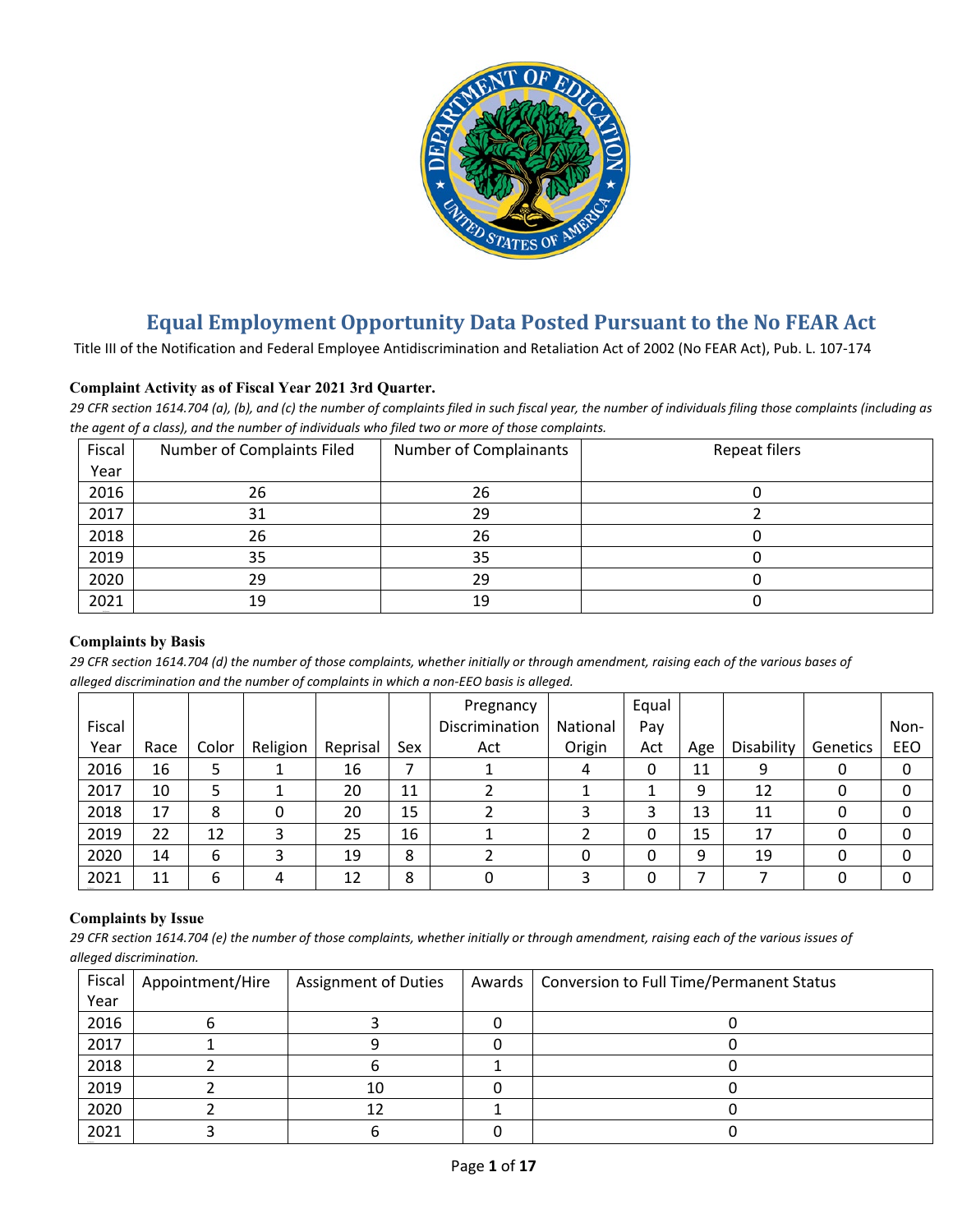## **Complaints by Issue Continued**

*29 CFR section 1614.704 (e) the number of those complaints, whether initially or through amendment, raising each of the various issues of alleged discrimination.*

| Fiscal | Demotion | Reprimand | Suspension | Removal | <b>Disciplinary Warning</b> | <b>Other Disciplinary Action</b> |
|--------|----------|-----------|------------|---------|-----------------------------|----------------------------------|
| Year   |          |           |            |         |                             |                                  |
| 2016   |          |           |            |         |                             |                                  |
| 2017   |          |           |            |         |                             |                                  |
| 2018   |          |           |            |         |                             |                                  |
| 2019   |          |           |            |         |                             |                                  |
| 2020   |          |           |            |         |                             |                                  |
| 2021   |          |           |            |         |                             |                                  |

## **Complaints by Issue Continued**

*29 CFR section 1614.704 (e) the number of those complaints, whether initially or through amendment, raising each of the various issues of alleged discrimination.*

| Fiscal | Duty  | Performance | Examination/ | Non-Sexual | Sexual     | Medical     | Pay       | Promotion/    |
|--------|-------|-------------|--------------|------------|------------|-------------|-----------|---------------|
| Year   | Hours | Evaluation/ | Test         | Harassment | Harassment | Examination | Including | Non-Selection |
|        |       | Appraisal   |              |            |            |             | Overtime  |               |
| 2016   |       |             |              | 10         |            |             |           |               |
| 2017   |       |             |              | 14         |            |             |           |               |
| 2018   |       | 11          |              | 17         |            |             |           |               |
| 2019   |       | 13          |              | 21         |            |             |           |               |
| 2020   | 0     |             |              | 17         |            |             |           |               |
| 2021   |       |             |              |            |            |             |           |               |

#### **Complaints by Issue Continued**

*29 CFR section 1614.704 (e) the number of those complaints, whether initially or through amendment, raising each of the various issues of alleged discrimination.*

| Fiscal | Reassignment | Reassignment   Reasonable |               | Reinstatement | Religious     | Retirement | Sex          |
|--------|--------------|---------------------------|---------------|---------------|---------------|------------|--------------|
| Year   | Denied       | Directed                  | Accommodation |               | Accommodation |            | Stereotyping |
| 2016   |              |                           |               |               |               |            |              |
| 2017   |              |                           |               |               |               |            |              |
| 2018   |              |                           |               |               |               |            |              |
| 2019   |              |                           | 11            |               |               |            |              |
| 2020   |              |                           |               |               |               |            |              |
| 2021   |              |                           |               |               |               |            |              |

# **Complaints by Issue Continued**

*29 CFR section 1614.704 (e) the number of those complaints, whether initially or through amendment, raising each of the various issues of alleged discrimination.*

| Fiscal | Telework | Termination | Terms/Conditions of Employment | Time and Attendance | <b>Training</b> | Other |
|--------|----------|-------------|--------------------------------|---------------------|-----------------|-------|
| Year   |          |             |                                |                     |                 |       |
| 2016   |          |             |                                |                     |                 |       |
| 2017   |          |             |                                |                     |                 |       |
| 2018   |          |             | 10                             |                     |                 |       |
| 2019   |          |             |                                | 10                  |                 |       |
| 2020   |          |             |                                |                     |                 |       |
| 2021   |          |             |                                |                     |                 |       |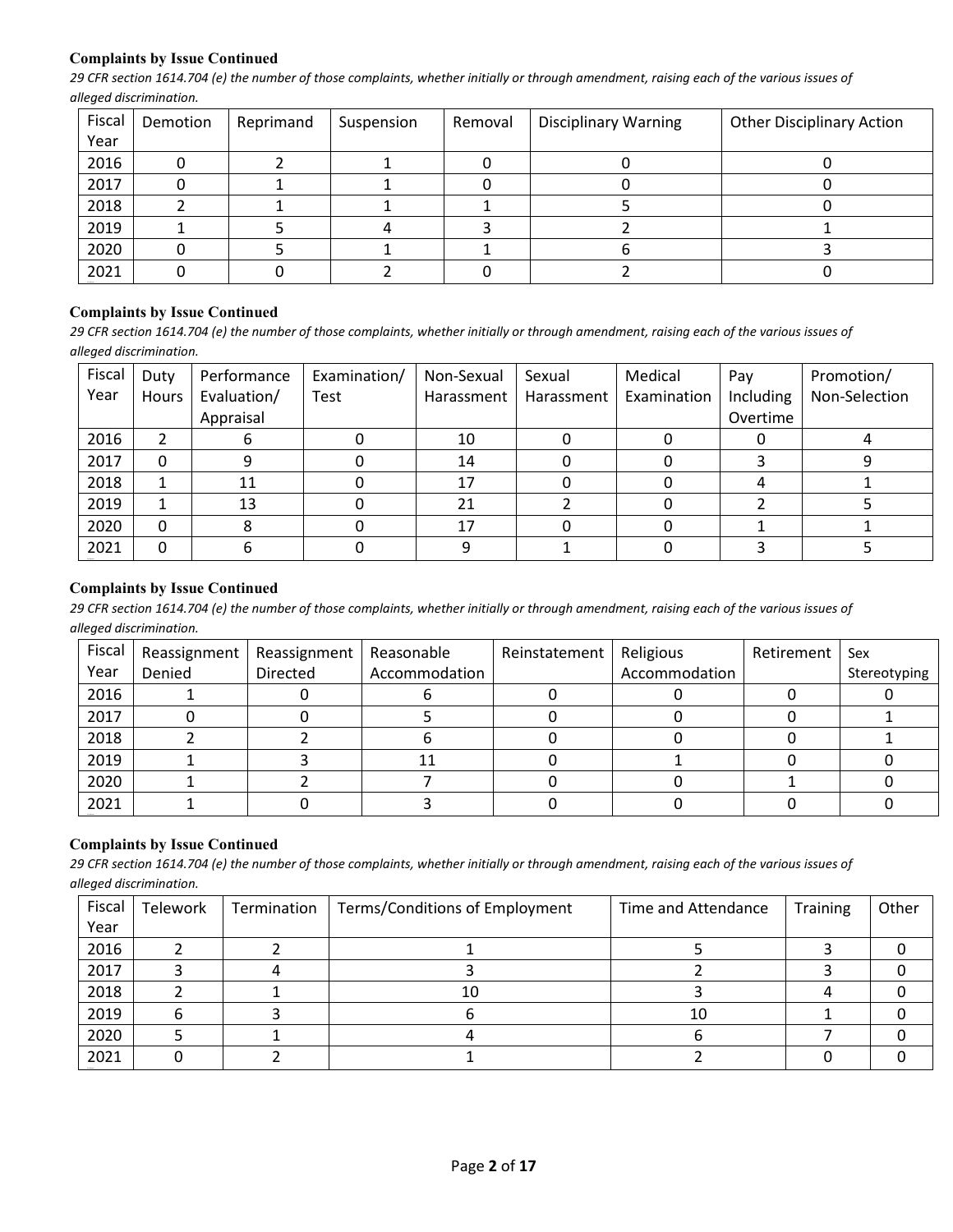# **Complaints pending (***for any length of time***) during fiscal year**

*Processing Time. Sec. 1614.704(f1) the average length of time it has taken an agency to complete, respectively, investigation and final action*

| Fiscal<br>Year | Average number of days in investigation | Average number of days in final action |
|----------------|-----------------------------------------|----------------------------------------|
| 2016           | 259.37                                  | 44.56                                  |
| 2017           | 215.23                                  | 29.69                                  |
| 2018           | 323.44                                  | 42.00                                  |
| 2019           | 267.30                                  | 68.32                                  |
| 2020           | 252.16                                  | 78.05                                  |
| 2021           | 283.67                                  | 138.62                                 |

## **Complaints pending (***for any length of time***) during fiscal year where hearing was requested**

*Processing Time. Sec. 1614.704(f2) the average length of time it has taken an agency to complete, respectively, investigation and final action*

| Fiscal<br>Year | Average number of days in investigation | Average number of days in final action |
|----------------|-----------------------------------------|----------------------------------------|
| 2016           | 292.56                                  | 38.67                                  |
| 2017           | 179.50                                  | 10.17                                  |
| 2018           | 266.00                                  | 7.83                                   |
| 2019           | 246.42                                  | 4.96                                   |
| 2020           | 246.20                                  | 4.60                                   |
| 2021           | 243.80                                  | 21.40                                  |

# **Complaints pending (***for any length of time***) during fiscal year where hearing was not requested**

*Processing Time. Sec. 1614.704(f3) the average length of time it has taken an agency to complete, respectively, investigation and final action*

| Fiscal | Average number of days in investigation | Average number of days in final action. |
|--------|-----------------------------------------|-----------------------------------------|
| Year   |                                         |                                         |
| 2016   | 224.22                                  | 50.44                                   |
| 2017   | 245.86                                  | 46.43                                   |
| 2018   | 357.90                                  | 62.50                                   |
| 2019   | 305.85                                  | 176.93                                  |
| 2020   | 267.56                                  | 165.67                                  |
| 2021   | 312.14                                  | 211.88                                  |

# **Complaints Dismissed by Agency**

*Processing Time. Sec. 1614.704(g) the average length of time such complaints had been pending prior to dismissal*

| Fiscal | Total complaints dismissed by Agency | Average days pending prior to dismissal |
|--------|--------------------------------------|-----------------------------------------|
| Year   |                                      |                                         |
| 2016   | 4                                    | 92.25                                   |
| 2017   |                                      | 204.29                                  |
| 2018   | 6                                    | 187.17                                  |
| 2019   | 2                                    | 353.00                                  |
| 2020   | 5                                    | 489.80                                  |
| 2021   | 4                                    | 14.00                                   |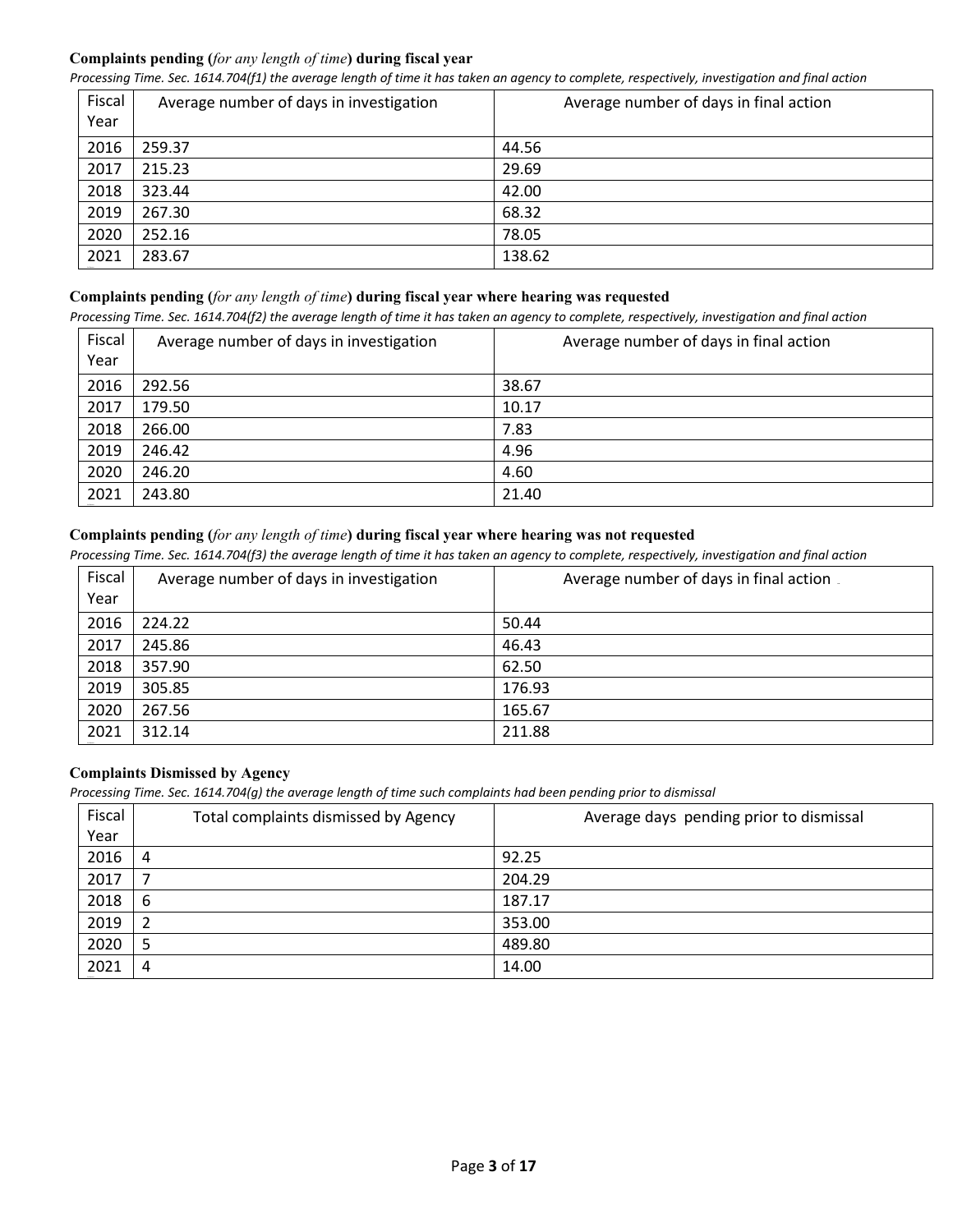#### **Complaints Withdrawn by Complainants**

*Processing Time. Sec. 1614.704(h) the number of complaints withdrawn by complainants*

| Fiscal | Total complaints withdrawn by complainants |
|--------|--------------------------------------------|
| Year   |                                            |
| 2016   | 0                                          |
| 2017   | 2                                          |
| 2018   | 0                                          |
| 2019   | 3                                          |
| 2020   | ⇁                                          |
| 2021   | 0                                          |

# **Total Final Actions Finding Discrimination**

*Processing Time. Sec. 1614.704(i) the total number of final actions by an agency rendered in such fiscal year involving a finding of discrimination* 

| Fiscal | <b>Total Count of</b> | Total                 | <b>Total Count of</b> | Total                 | <b>Total Count of</b> | Total                 |
|--------|-----------------------|-----------------------|-----------------------|-----------------------|-----------------------|-----------------------|
| Year   | <b>Final Actions</b>  | Percentage of         | <b>Final Actions</b>  | Percentage of         | <b>Final Actions</b>  | Percentage of         |
|        | Finding               | <b>Final Actions</b>  | Finding               | <b>Final Actions</b>  | Finding               | <b>Final Actions</b>  |
|        | <b>Discrimination</b> | Finding               | <b>Discrimination</b> | Finding               | <b>Discrimination</b> | <b>Finding</b>        |
|        |                       | <b>Discrimination</b> | without a             | <b>Discrimination</b> | after a hearing       | <b>Discrimination</b> |
|        |                       |                       | hearing               | without a             |                       | after a hearing       |
|        |                       |                       |                       | hearing               |                       |                       |
| 2016   | 0                     | 0%                    | 0                     | 0%                    | 0                     | 0%                    |
| 2017   |                       | 100%                  |                       | 100%                  | 0                     | 0%                    |
| 2018   | 0                     | 0%                    | 0                     | 0%                    | $\mathbf{0}$          | 0%                    |
| 2019   | 0                     | 0%                    | 0                     | 0%                    | $\Omega$              | 0%                    |
| 2020   | 0                     | 0%                    | 0                     | 0%                    | 0                     | 0%                    |
| 2021   |                       | 100%                  |                       | 100%                  | 0                     | 0%                    |

#### **Findings of Discrimination Rendered by Basis**

| Fiscal | Race by | Race by    | Color by | Color by   | Religion | Religion by | Reprisal | Reprisal by |
|--------|---------|------------|----------|------------|----------|-------------|----------|-------------|
| Year   | Count   | Percentage | Count    | Percentage | by Count | Percentage  | by Count | Percentage  |
| 2016   | 0       | 0%         |          | 0%         |          | 0%          |          | 0%          |
| 2017   | 0       | 0%         |          | 0%         |          | 0%          |          | 0%          |
| 2018   |         | 0%         |          | 0%         |          | 0%          | 0        | 0%          |
| 2019   | 0       | 0%         |          | 0%         | 0        | 0%          |          | 0%          |
| 2020   | 0       | 0%         |          | 0%         | 0        | 0%          | 0        | 0%          |
| 2021   |         | 50%        |          | 0%         |          | 0%          |          | 0%          |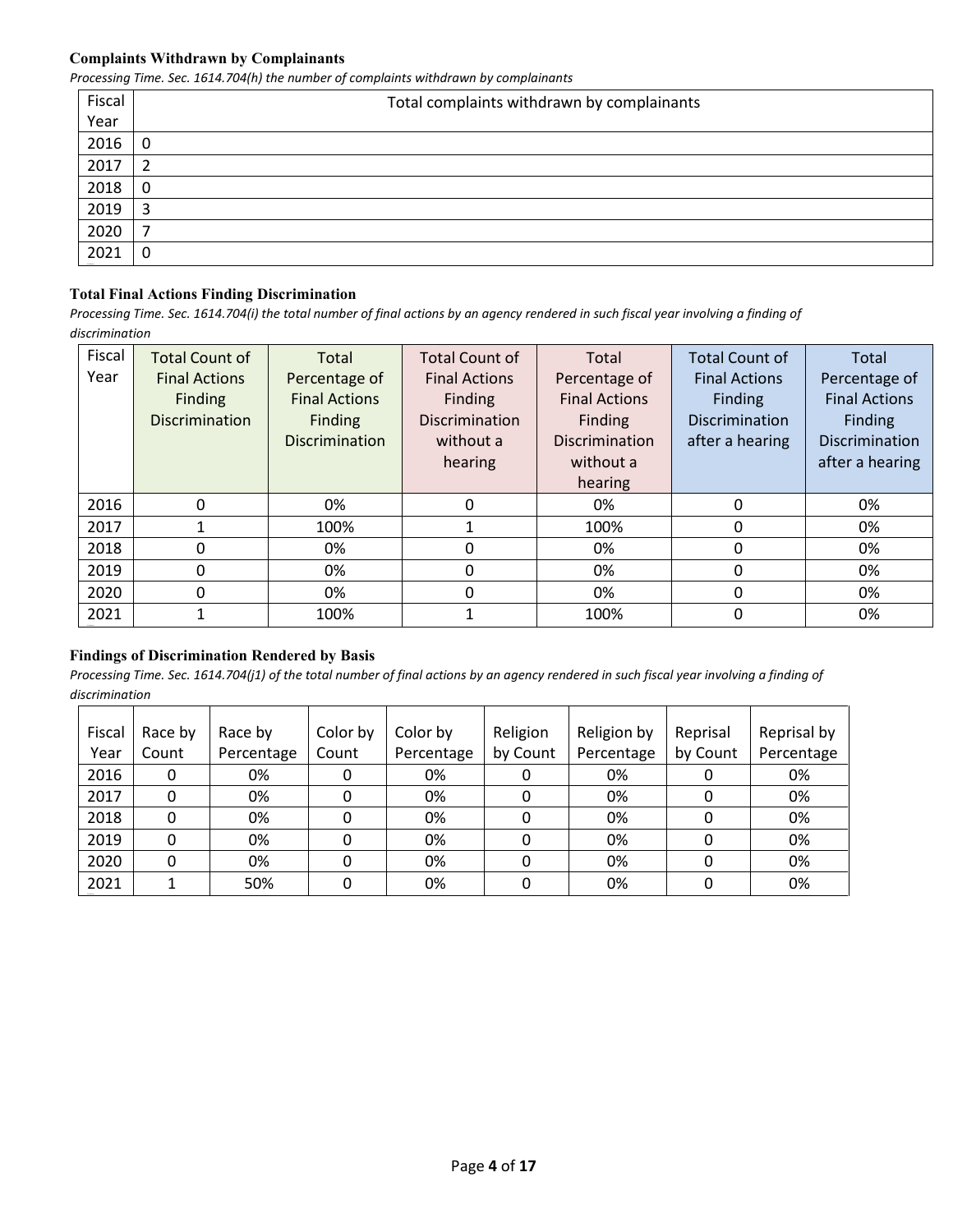## **Findings of Discrimination Rendered by Basis Continued**

*Processing Time. Sec. 1614.704(j1) of the total number of final actions by an agency rendered in such fiscal year involving a finding of discrimination* 

| Fiscal | Sex<br>b٧ | Sex<br>by  | Pregnancy<br>Discrimination | Pregnancy<br>Discrimination<br>Act by | <b>National</b><br>Origin by | National<br>Origin by | Equal<br>Pay Act | Equal Pay<br>Act by |
|--------|-----------|------------|-----------------------------|---------------------------------------|------------------------------|-----------------------|------------------|---------------------|
| Year   | Count     | Percentage | Act by Count                | Percentage                            | Count                        | Percentage            | by Count         | Percentage          |
| 2016   | 0         | 0%         | O                           | 0%                                    | 0                            | 0%                    |                  | 0%                  |
| 2017   | 0         | 0%         | 0                           | 0%                                    | 0                            | 0%                    | 0                | 0%                  |
| 2018   | 0         | 0%         | 0                           | 0%                                    | 0                            | 0%                    | 0                | 0%                  |
| 2019   | 0         | 0%         | 0                           | 0%                                    | 0                            | 0%                    | 0                | 0%                  |
| 2020   | 0         | 0%         | 0                           | 0%                                    | 0                            | 0%                    | 0                | 0%                  |
| 2021   |           | 50%        | 0                           | 0%                                    | 0                            | 0%                    | 0                | 0%                  |

# **Findings of Discrimination Rendered by Basis Continued**

Processing Time. Sec. 1614.704(j1) of the total number of final actions by an agency rendered in such fiscal year involving a finding of *discrimination* 

|        | Age   | Age        | Disability | Disability | <b>Genetics</b> | Genetics   | Non-EEO | Non-EEO    |
|--------|-------|------------|------------|------------|-----------------|------------|---------|------------|
| Fiscal | by    | by         | by         | by         | by              | by         | by      | by         |
| Year   | Count | Percentage | Count      | Percentage | Count           | Percentage | Count   | Percentage |
| 2016   | 0     | 0%         | 0          | 0%         | 0               | 0%         | 0       | 0%         |
| 2017   | 0     | 0%         |            | 100%       | 0               | 0%         | 0       | 0%         |
| 2018   | 0     | 0%         | 0          | 0%         | 0               | 0%         | 0       | 0%         |
| 2019   | 0     | 0%         | 0          | 0%         | 0               | 0%         | 0       | 0%         |
| 2020   | 0     | 0%         | 0          | 0%         | 0               | 0%         | 0       | 0%         |
| 2021   | 0     | 0%         | 0          | 0%         | 0               | 0%         | 0       | 0%         |

# **Findings of Discrimination Rendered by Basis without a hearing**

| Fiscal | Race by | Race by    | Color by | Color by   | Religion | Religion by | Reprisal | Reprisal by |
|--------|---------|------------|----------|------------|----------|-------------|----------|-------------|
| Year   | Count   | Percentage | Count    | Percentage | by Count | Percentage  | by Count | Percentage  |
| 2016   |         | 0%         |          | 0%         |          | 0%          |          | 0%          |
| 2017   |         | 0%         |          | 0%         |          | 0%          |          | 0%          |
| 2018   |         | 0%         |          | 0%         |          | 0%          |          | 0%          |
| 2019   |         | 0%         |          | 0%         |          | 0%          |          | 0%          |
| 2020   | 0       | 0%         |          | 0%         |          | 0%          |          | 0%          |
| 2021   |         | 50%        |          | 0%         |          | 0%          |          | 0%          |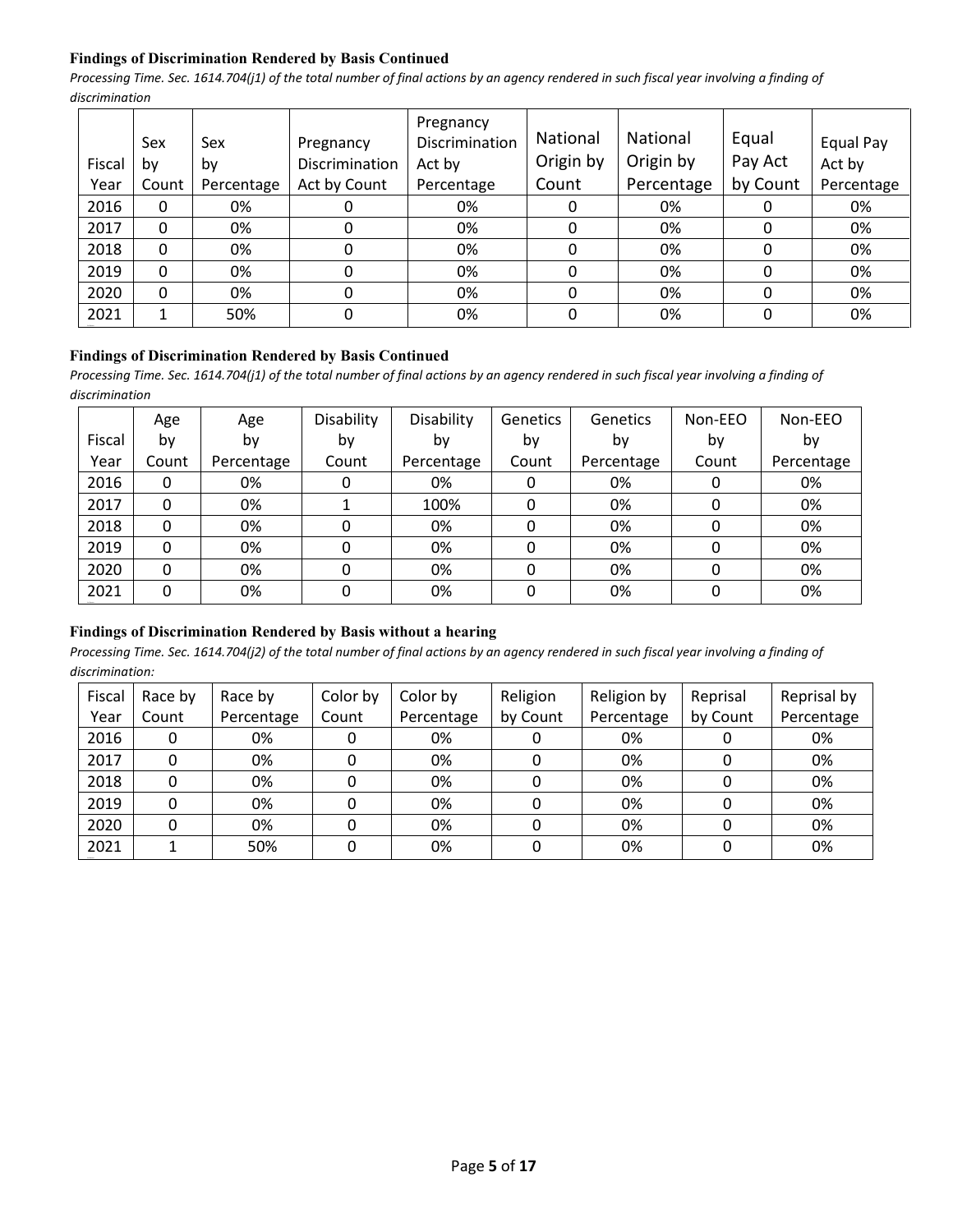## **Findings of Discrimination Rendered by Basis without a hearing**

*Processing Time. Sec. 1614.704(j2) of the total number of final actions by an agency rendered in such fiscal year involving a finding of discrimination:* 

|        | Sex      | Sex        | Pregnancy<br>Discriminati | Pregnancy<br>Discriminati | National<br>Origin | National   | Equal<br>Pay Act | Equal Pay  |
|--------|----------|------------|---------------------------|---------------------------|--------------------|------------|------------------|------------|
| Fiscal | by       | by         | on Act by                 | on Act by                 | by                 | Origin by  | by               | Act by     |
| Year   | Count    | Percentage | Count                     | Percentage                | Count              | Percentage | Count            | Percentage |
| 2016   | 0        | 0%         |                           | 0%                        |                    | 0%         | 0                | 0%         |
| 2017   | $\Omega$ | 0%         | 0                         | 0%                        | 0                  | 0%         | 0                | 0%         |
| 2018   | 0        | 0%         | 0                         | 0%                        | 0                  | 0%         | 0                | 0%         |
| 2019   | $\Omega$ | 0%         | 0                         | 0%                        | 0                  | 0%         | 0                | 0%         |
| 2020   | $\Omega$ | 0%         | 0                         | 0%                        | 0                  | 0%         | $\Omega$         | 0%         |
| 2021   | 1        | 50%        | 0                         | 0%                        | 0                  | 0%         | 0                | 0%         |

#### **Findings of Discrimination Rendered by Basis without a hearing continued**

*Processing Time. Sec. 1614.704(j2) of the total number of final actions by an agency rendered in such fiscal year involving a finding of discrimination:* 

|        | Age   | Age        | Disability | Disability | Genetics | Genetics   | Non-EEO | Non-EEO    |
|--------|-------|------------|------------|------------|----------|------------|---------|------------|
| Fiscal | b٧    | by         | by         | bv         | by       | by         | by      | by         |
| Year   | Count | Percentage | Count      | Percentage | Count    | Percentage | Count   | Percentage |
| 2016   | 0     | 0%         |            | 0%         | 0        | 0%         |         | 0%         |
| 2017   | 0     | 0%         |            | 100%       |          | 0%         |         | 0%         |
| 2018   | 0     | 0%         |            | 0%         |          | 0%         |         | 0%         |
| 2019   | 0     | 0%         |            | 0%         |          | 0%         |         | 0%         |
| 2020   | 0     | 0%         |            | 0%         |          | 0%         |         | 0%         |
| 2021   | 0     | 0%         | O          | 0%         | 0        | 0%         |         | 0%         |

## **Findings of Discrimination Rendered by Basis after a hearing**

| Fiscal | Race by | Race by    | Color by | Color by   | Religion | Religion by | Reprisal | Reprisal by |
|--------|---------|------------|----------|------------|----------|-------------|----------|-------------|
| Year   | Count   | Percentage | Count    | Percentage | by Count | Percentage  | by Count | Percentage  |
| 2016   | 0       | 0%         |          | 0%         |          | 0%          |          | 0%          |
| 2017   | 0       | 0%         |          | 0%         |          | 0%          |          | 0%          |
| 2018   | 0       | 0%         |          | 0%         |          | 0%          |          | 0%          |
| 2019   |         | 0%         |          | 0%         |          | 0%          |          | 0%          |
| 2020   |         | 0%         |          | 0%         |          | 0%          |          | 0%          |
| 2021   |         | 0%         |          | 0%         |          | 0%          |          | 0%          |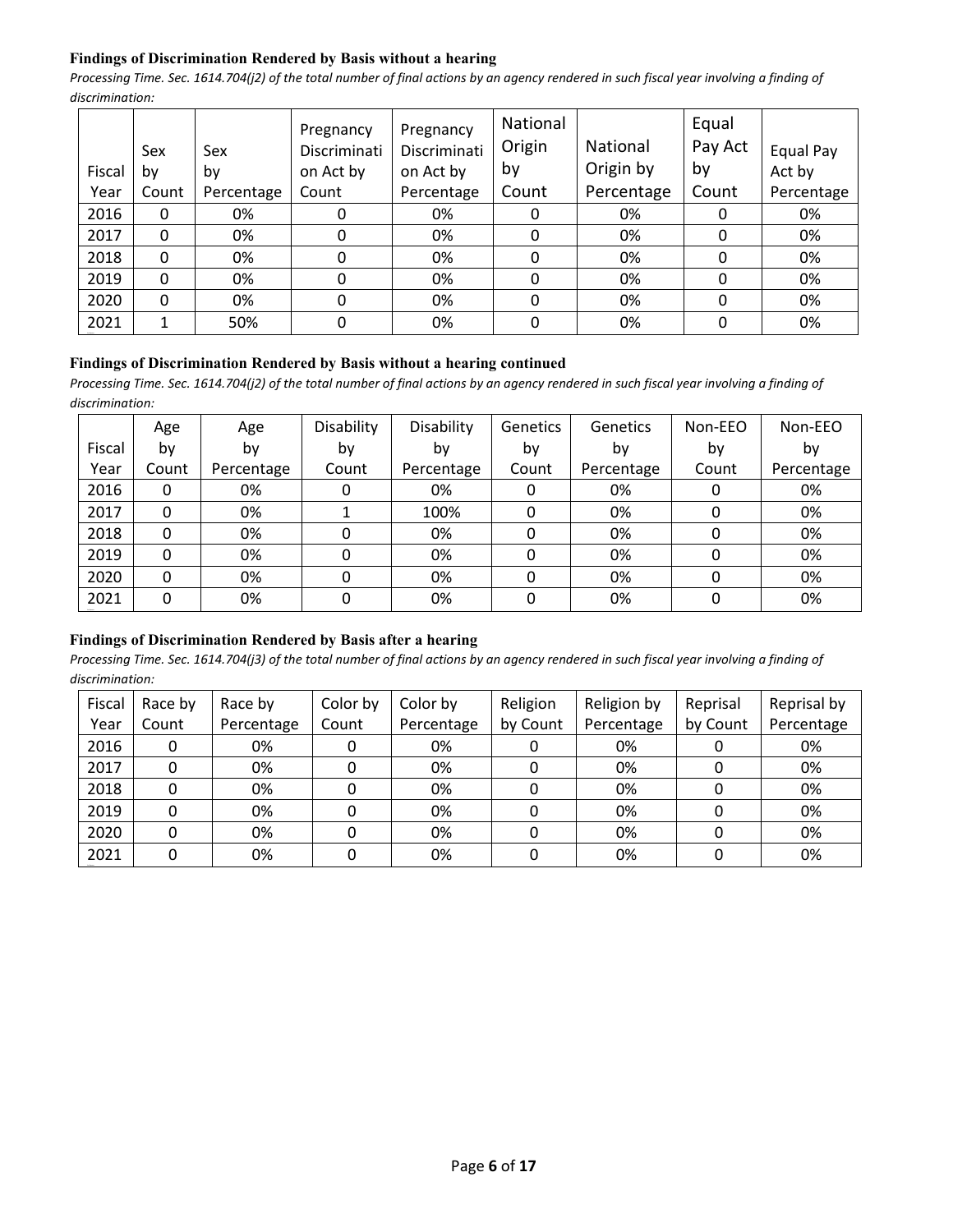# **Findings of Discrimination Rendered by Basis after a hearing**

*Processing Time. Sec. 1614.704(j3) of the total number of final actions by an agency rendered in such fiscal year involving a finding of discrimination:* 

|        | Sex   | Sex        | Pregnancy      | Pregnancy<br>Discrimination | National<br>Origin | National   | Equal    | Equal Pay  |
|--------|-------|------------|----------------|-----------------------------|--------------------|------------|----------|------------|
| Fiscal | bv    | by         | Discrimination | Act by                      | by                 | Origin by  | Pay Act  | Act by     |
| Year   | Count | Percentage | Act by Count   | Percentage                  | Count              | Percentage | by Count | Percentage |
| 2016   | 0     | 0%         | 0              | 0%                          | 0                  | 0%         | 0        | 0%         |
| 2017   | 0     | 0%         | 0              | 0%                          | 0                  | 0%         | 0        | 0%         |
| 2018   | 0     | 0%         | 0              | 0%                          | 0                  | 0%         | 0        | 0%         |
| 2019   | 0     | 0%         | 0              | 0%                          | 0                  | 0%         | 0        | 0%         |
| 2020   | 0     | 0%         | 0              | 0%                          | 0                  | 0%         | 0        | 0%         |
| 2021   | 0     | 0%         | 0              | 0%                          | 0                  | 0%         | 0        | 0%         |

#### **Findings of Discrimination Rendered by Basis after a hearing continued**

*Processing Time. Sec. 1614.704(j3) of the total number of final actions by an agency rendered in such fiscal year involving a finding of discrimination:* 

|        | Age   | Age        | Disability | Disability | <b>Genetics</b> | <b>Genetics</b> |            | Non-EEO    |
|--------|-------|------------|------------|------------|-----------------|-----------------|------------|------------|
| Fiscal | b٧    | by         | by         | bv         | by              | by              | Non-EEO by | by         |
| Year   | Count | Percentage | Count      | Percentage | Count           | Percentage      | Count      | Percentage |
| 2016   | 0     | 0%         | 0          | 0%         | 0               | 0%              | 0          | 0%         |
| 2017   | 0     | 0%         | 0          | 0%         | 0               | 0%              | 0          | 0%         |
| 2018   | 0     | 0%         | 0          | 0%         | 0               | 0%              | 0          | 0%         |
| 2019   | 0     | 0%         | 0          | 0%         | 0               | 0%              | 0          | 0%         |
| 2020   | 0     | 0%         | 0          | 0%         | 0               | 0%              | 0          | 0%         |
| 2021   | 0     | 0%         | 0          | 0%         | $\Omega$        | 0%              | 0          | 0%         |

#### **Findings of Discrimination Rendered by Issue**

| Fiscal<br>Year | Appointment/<br>Hire by Count | Appointment/Hire<br>by Percentage | Assignment of<br>Duties by Count | <b>Assignment of Duties</b><br>by Percentage | Awards<br>by Count | Awards<br>by Percentage |
|----------------|-------------------------------|-----------------------------------|----------------------------------|----------------------------------------------|--------------------|-------------------------|
|                |                               |                                   |                                  |                                              |                    |                         |
| 2016           |                               | 0%                                |                                  | 0%                                           |                    | 0%                      |
| 2017           |                               | 0%                                |                                  | 0%                                           |                    | 0%                      |
| 2018           |                               | 0%                                |                                  | 0%                                           |                    | 0%                      |
| 2019           |                               | 0%                                |                                  | 0%                                           |                    | 0%                      |
| 2020           |                               | 0%                                |                                  | 0%                                           |                    | 0%                      |
| 2021           |                               | 0%                                |                                  | 0%                                           |                    | 0%                      |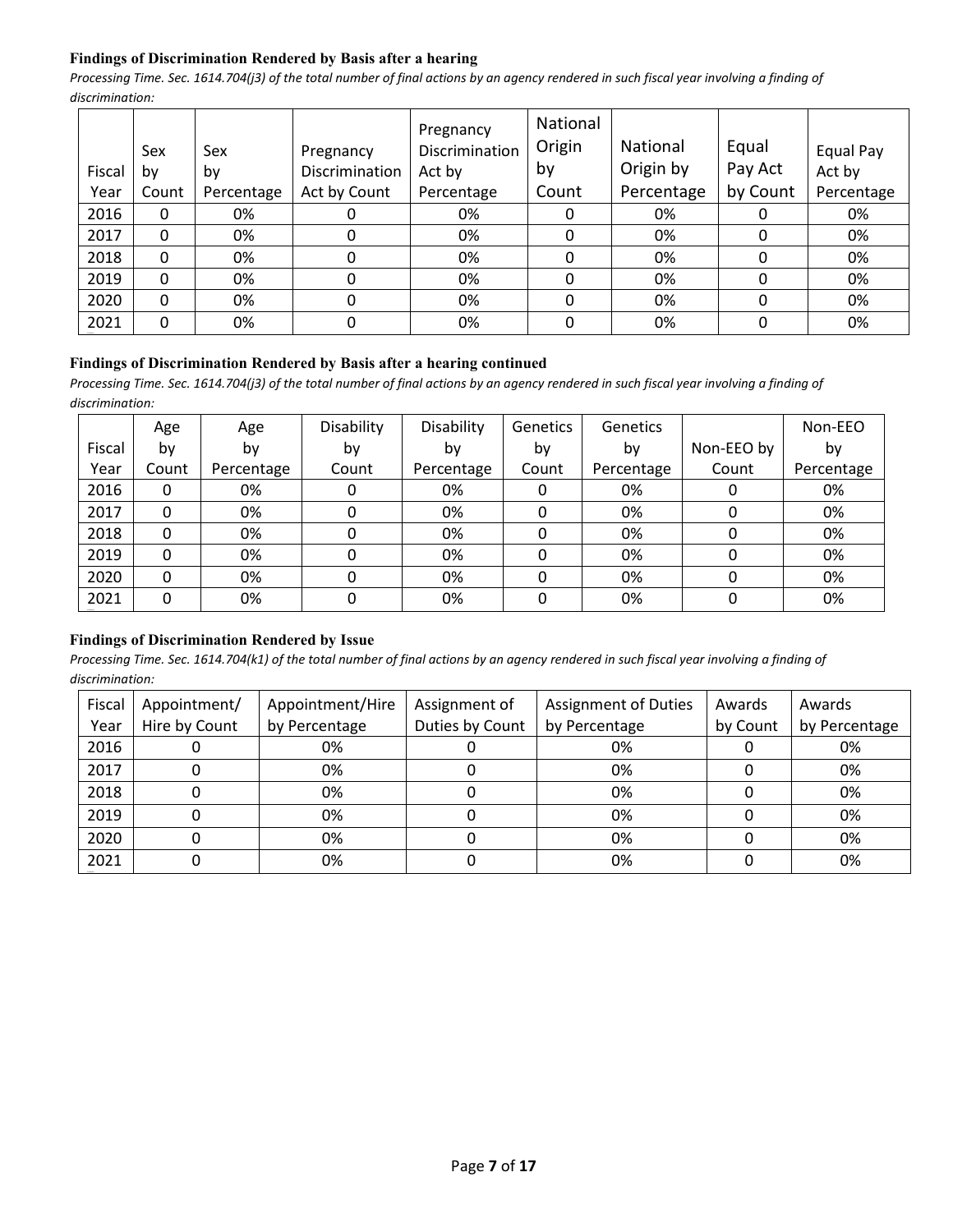## **Findings of Discrimination Rendered by Issue**

*Processing Time. Sec. 1614.704(k1) of the total number of final actions by an agency rendered in such fiscal year involving a finding of discrimination:* 

|        | Conversion to   | Conversion to Full | Demotion | Demotion   | Reprimand | Reprimand  |
|--------|-----------------|--------------------|----------|------------|-----------|------------|
|        |                 |                    |          |            |           |            |
| Fiscal | Full Time/Perm  | Time/Perm Status   | bv       | bv         | bv        | bv         |
| Year   | Status by Count | by Percentage      | Count    | Percentage | Count     | Percentage |
| 2016   | O               | 0%                 |          | 0%         |           | 0%         |
| 2017   | 0               | 0%                 | 0        | 0%         | 0         | 0%         |
| 2018   | 0               | 0%                 |          | 0%         | 0         | 0%         |
| 2019   | 0               | 0%                 |          | 0%         | O         | 0%         |
| 2020   | 0               | 0%                 |          | 0%         | 0         | 0%         |
| 2021   | 0               | 0%                 |          | 0%         |           | 0%         |

#### **Findings of Discrimination Rendered by Issue Continued**

*Processing Time. Sec. 1614.704(k1) of the total number of final actions by an agency rendered in such fiscal year involving a finding of discrimination:* 

| Fiscal | Suspension | Suspension by | Removal by | Removal by | Disciplinary     | <b>Disciplinary Warning</b> |
|--------|------------|---------------|------------|------------|------------------|-----------------------------|
| Year   | by Count   | Percentage    | Count      | Percentage | Warning by Count | by Percentage               |
| 2016   |            | 0%            |            | 0%         |                  | 0%                          |
| 2017   |            | 0%            |            | 0%         |                  | 0%                          |
| 2018   |            | 0%            |            | 0%         |                  | 0%                          |
| 2019   |            | 0%            |            | 0%         |                  | 0%                          |
| 2020   |            | 0%            |            | 0%         |                  | 0%                          |
| 2021   |            | 0%            |            | 0%         |                  | 0%                          |

# **Findings of Discrimination Rendered by Issue Continued**

|        | Other        | Other        | Duty  | Duty         | Performance  | Performance  |
|--------|--------------|--------------|-------|--------------|--------------|--------------|
|        | Disciplinary | Disciplinary | Hours | <b>Hours</b> | Evaluation/  | Evaluation/  |
| Fiscal | Action by    | Action by    | by    | by           | Appraisal by | Appraisal by |
| Year   | Count        | Percentage   | Count | Percentage   | Count        | Percentage   |
| 2016   | 0            | 0%           | 0     | 0%           | 0            | 0%           |
| 2017   | $\mathbf{0}$ | 0%           | 0     | 0%           | 0            | 0%           |
| 2018   | 0            | 0%           | 0     | 0%           | 0            | 0%           |
| 2019   | 0            | 0%           | 0     | 0%           | 0            | 0%           |
| 2020   | 0            | 0%           | 0     | 0%           | 0            | 0%           |
| 2021   | 0            | 0%           |       | 0%           | 0            | 0%           |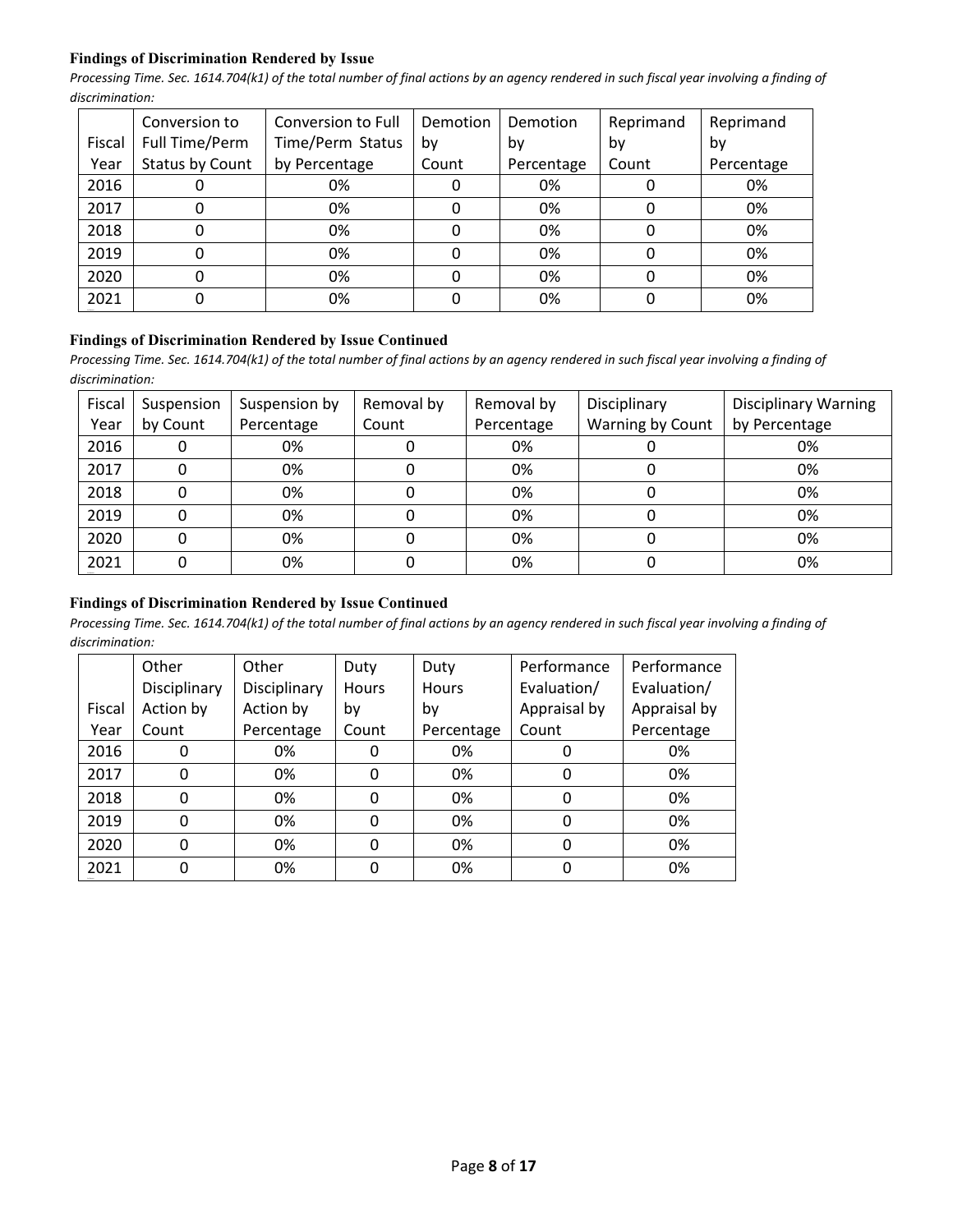## **Findings of Discrimination Rendered by Issue Continued**

*Processing Time. Sec. 1614.704(k1) of the total number of final actions by an agency rendered in such fiscal year involving a finding of discrimination:* 

|        | Examination | Examination/ | Non-Sexual | Non-Sexual    | Sexual     | Sexual        |
|--------|-------------|--------------|------------|---------------|------------|---------------|
| Fiscal | /Test by    | Test by      | Harassment | Harassment by | Harassment | Harassment by |
| Year   | Count       | Percentage   | by Count   | Percentage    | by Count   | Percentage    |
| 2016   |             | 0%           |            | 0%            |            | 0%            |
| 2017   |             | 0%           |            | 0%            |            | 0%            |
| 2018   |             | 0%           |            | 0%            |            | 0%            |
| 2019   |             | 0%           |            | 0%            |            | 0%            |
| 2020   |             | 0%           |            | 0%            |            | 0%            |
| 2021   |             | 0%           |            | 0%            |            | 0%            |

## **Findings of Discrimination Rendered by Issue Continued**

*Processing Time. Sec. 1614.704(k1) of the total number of final actions by an agency rendered in such fiscal year involving a finding of discrimination:* 

|        | Medical     | Medical       | Pay including | Pay including | Promotion/Non- | Promotion/Non- |
|--------|-------------|---------------|---------------|---------------|----------------|----------------|
| Fiscal | Examination | Examination   | overtime by   | overtime by   | Selection by   | Selection by   |
| Year   | by Count    | by Percentage | Count         | Percentage    | Count          | Percentage     |
| 2016   | 0           | 0%            |               | 0%            |                | 0%             |
| 2017   | 0           | 0%            |               | 0%            |                | 0%             |
| 2018   | 0           | 0%            |               | 0%            |                | 0%             |
| 2019   | 0           | 0%            |               | 0%            |                | 0%             |
| 2020   | 0           | 0%            |               | 0%            |                | 0%             |
| 2021   | 0           | 0%            |               | 0%            |                | 0%             |

# **Findings of Discrimination Rendered by Issue Continued**

|        | Denied       | Denied        | <b>Directed</b> | <b>Directed</b> | Reasonable    | Reasonable    |
|--------|--------------|---------------|-----------------|-----------------|---------------|---------------|
| Fiscal | Reassignment | Reassignment  | Reassignment    | Reassignment    | Accommodation | Accommodation |
| Year   | by Count     | by Percentage | by Count        | by Percentage   | by Count      | by Percentage |
| 2016   |              | 0%            |                 | 0%              |               | 0%            |
| 2017   |              | 0%            | 0               | 0%              |               | 0%            |
| 2018   |              | 0%            |                 | 0%              |               | 0%            |
| 2019   |              | 0%            |                 | 0%              |               | 0%            |
| 2020   |              | 0%            |                 | 0%              |               | 0%            |
| 2021   |              | 0%            |                 | 100%            |               | 0%            |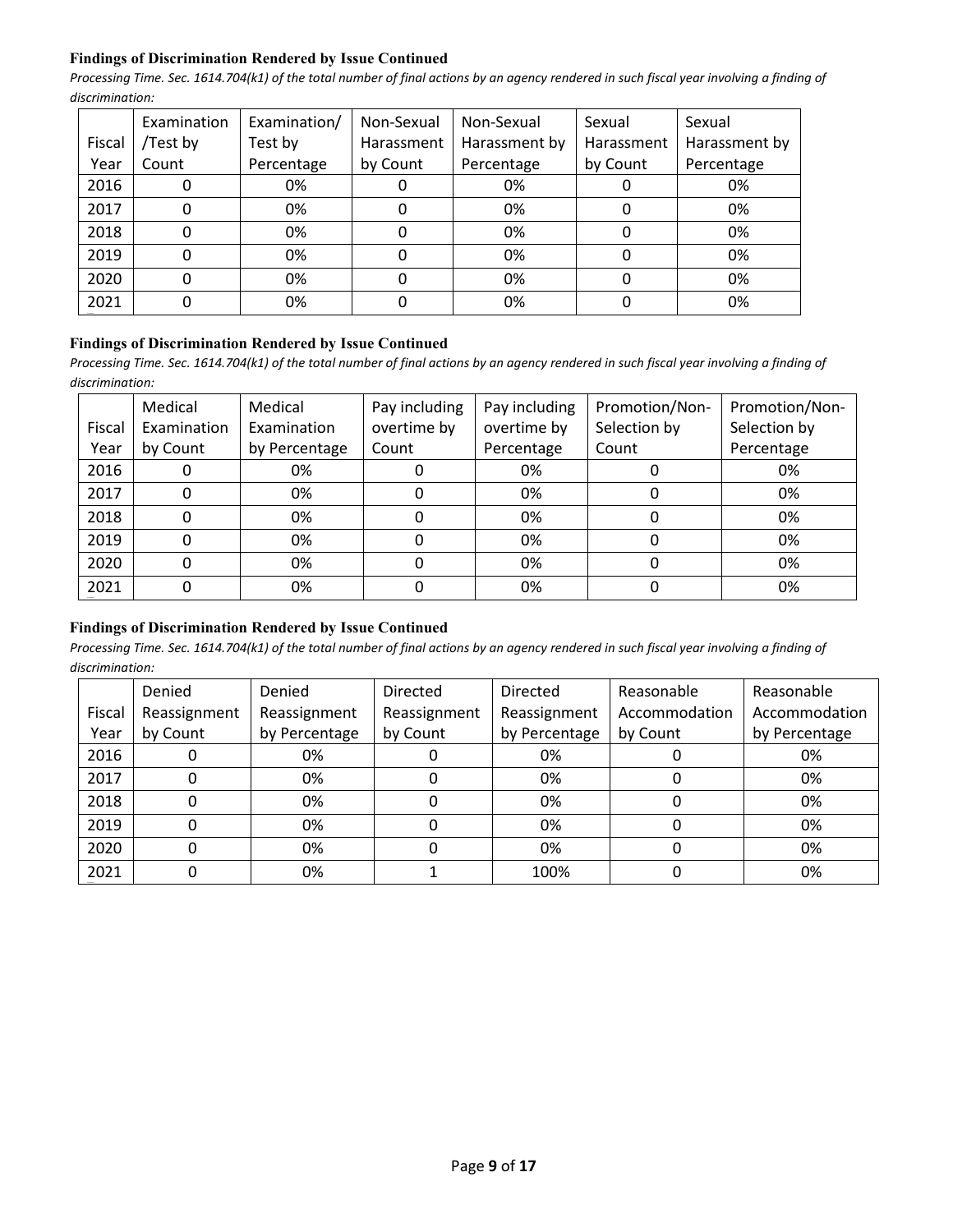## **Findings of Discrimination Rendered by Issue Continued**

*Processing Time. Sec. 1614.704(k1) of the total number of final actions by an agency rendered in such fiscal year involving a finding of discrimination:* 

|        |               |               | Religious     | Religious     |            |               |
|--------|---------------|---------------|---------------|---------------|------------|---------------|
| Fiscal | Reinstatement | Reinstatement | Accommodation | Accommodation | Retirement | Retirement by |
| Year   | by Count      | by Percentage | by Count      | by Percentage | by Count   | Percentage    |
| 2016   |               | 0%            |               | 0%            |            | 0%            |
| 2017   |               | 0%            |               | 0%            |            | 0%            |
| 2018   |               | 0%            |               | 0%            |            | 0%            |
| 2019   |               | 0%            |               | 0%            |            | 0%            |
| 2020   |               | 0%            |               | 0%            |            | 0%            |
| 2021   |               | 0%            |               | 0%            |            | 0%            |

#### **Findings of Discrimination Rendered by Issue Continued**

Processing Time. Sec. 1614.704(k1) of the total number of final actions by an agency rendered in such fiscal year involving a finding of *discrimination:* 

| Fiscal<br>Year | Sex-Stereo<br>typing by Count | Sex-Stereo typing<br>by Percentage | Telework by<br>Count | Telework by<br>Percentage | Termination<br>by Count | Termination by<br>Percentage |
|----------------|-------------------------------|------------------------------------|----------------------|---------------------------|-------------------------|------------------------------|
| 2016           |                               | 0%                                 |                      | 0%                        |                         | 0%                           |
| 2017           |                               | 0%                                 |                      | 0%                        |                         | 100%                         |
| 2018           |                               | 0%                                 |                      | 0%                        |                         | 0%                           |
| 2019           |                               | 0%                                 |                      | 0%                        |                         | 0%                           |
| 2020           |                               | 0%                                 |                      | 0%                        |                         | 0%                           |
| 2021           |                               | 0%                                 |                      | 0%                        |                         | 0%                           |

# **Findings of Discrimination Rendered by Issue Continued**

|        | Terms/        | Terms/        |            | Time and   |                 |             |       |            |
|--------|---------------|---------------|------------|------------|-----------------|-------------|-------|------------|
|        | Conditions of | Conditions of | Time and   | Attendance | <b>Training</b> |             | Other |            |
| Fiscal | Employment    | Employment    | Attendance | by         | by              | Training by | by    | Other by   |
| Year   | by Count      | by Percentage | by Count   | Percentage | Count           | Percentage  | Count | Percentage |
| 2016   | 0             | 0%            |            | 0%         |                 | 0%          | 0     | 0%         |
| 2017   | 0             | 0%            | 0          | 0%         | 0               | 0%          | 0     | 0%         |
| 2018   | 0             | 0%            | 0          | 0%         | 0               | 0%          | 0     | 0%         |
| 2019   | 0             | 0%            | 0          | 0%         | 0               | 0%          | 0     | 0%         |
| 2020   | 0             | 0%            | 0          | 0%         | 0               | 0%          | 0     | 0%         |
| 2021   | 0             | 0%            | 0          | 0%         | 0               | 0%          | 0     | 0%         |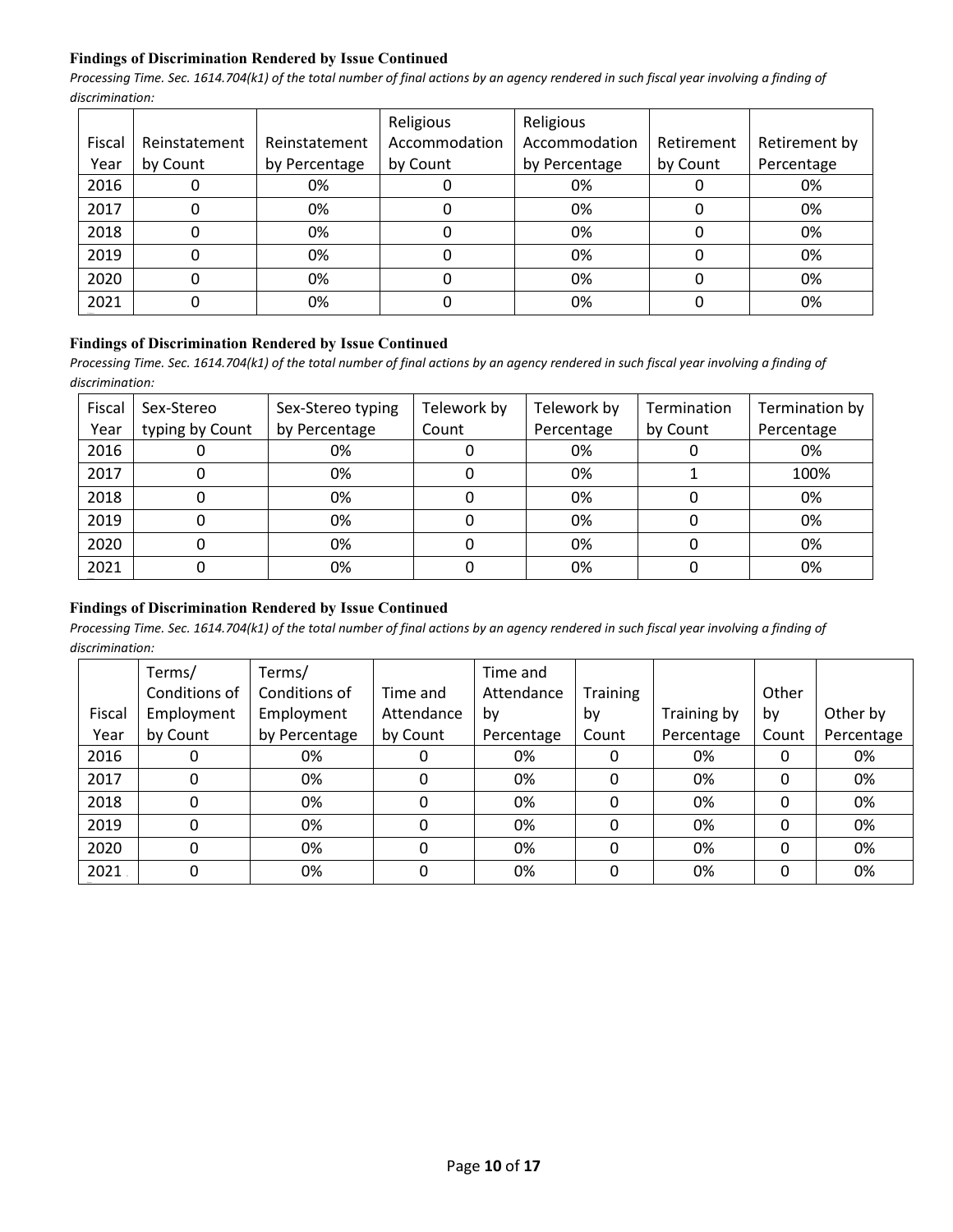# **Findings of Discrimination Rendered by Issue without a hearing**

*Processing Time. Sec. 1614.704(k2) of the total number of final actions by an agency rendered in such fiscal year involving a finding of discrimination:* 

| Fiscal | Appointment/  | Appointment/       | <b>Assignment of Duties</b><br>Assignment of |               | Awards by | Awards by  |
|--------|---------------|--------------------|----------------------------------------------|---------------|-----------|------------|
| Year   | Hire by Count | Hire by Percentage | Duties by Count                              | by Percentage | Count     | Percentage |
| 2016   |               | 0%                 | U                                            | 0%            |           | 0%         |
| 2017   |               | 0%                 |                                              | 0%            |           | 0%         |
| 2018   |               | 0%                 |                                              | 0%            |           | 0%         |
| 2019   | 0             | 0%                 |                                              | 0%            |           | 0%         |
| 2020   |               | 0%                 |                                              | 0%            |           | 0%         |
| 2021   |               | 0%                 |                                              | 0%            |           | 0%         |

# **Findings of Discrimination Rendered by Issue without a hearing**

*Processing Time. Sec. 1614.704(k2) of the total number of final actions by an agency rendered in such fiscal year involving a finding of discrimination:* 

|        | Conversion to   | Conversion to Full      |          |             |           |              |
|--------|-----------------|-------------------------|----------|-------------|-----------|--------------|
| Fiscal | Full Time/Perm  | <b>Time/Perm Status</b> | Demotion | Demotion by | Reprimand | Reprimand by |
| Year   | Status by Count | by Percentage           | by Count | Percentage  | by Count  | Percentage   |
| 2016   |                 | 0%                      |          | 0%          |           | 0%           |
| 2017   |                 | 0%                      |          | 0%          |           | 0%           |
| 2018   |                 | 0%                      |          | 0%          |           | 0%           |
| 2019   |                 | 0%                      |          | 0%          |           | 0%           |
| 2020   |                 | 0%                      |          | 0%          |           | 0%           |
| 2021   |                 | 0%                      |          | 0%          |           | 0%           |

## **Findings of Discrimination Rendered by Issue without a hearing continued**

*Processing Time. Sec. 1614.704(k2) of the total number of final actions by an agency rendered in such fiscal year involving a finding of discrimination*

| Fiscal | Suspension | Suspension by | Removal by | Removal by | Disciplinary     | <b>Disciplinary Warning</b> |
|--------|------------|---------------|------------|------------|------------------|-----------------------------|
| Year   | by Count   | Percentage    | Count      | Percentage | Warning by Count | by Percentage               |
| 2016   |            | 0%            |            | 0%         |                  | 0%                          |
| 2017   |            | 0%            |            | 0%         |                  | 0%                          |
| 2018   |            | 0%            |            | 0%         |                  | 0%                          |
| 2019   |            | 0%            |            | 0%         |                  | 0%                          |
| 2020   | 0          | 0%            |            | 0%         | 0                | 0%                          |
| 2021   |            | 0%            |            | 0%         |                  | 0%                          |

#### **Findings of Discrimination Rendered by Issue without a hearing continued**

|        | Other<br>Disciplinary | Other<br>Disciplinary | Duty<br><b>Hours</b> | Duty<br><b>Hours</b> | Performance<br>Evaluation/ | Performance<br>Evaluation/ |
|--------|-----------------------|-----------------------|----------------------|----------------------|----------------------------|----------------------------|
| Fiscal | Action by             | Action by             | bγ                   | by                   | Appraisal by               | Appraisal by               |
| Year   | Count                 | Percentage            | Count                | Percentage           | Count                      | Percentage                 |
| 2016   | 0                     | 0%                    |                      | 0%                   |                            | 0%                         |
| 2017   | 0                     | 0%                    | 0                    | 0%                   |                            | 0%                         |
| 2018   | 0                     | 0%                    | 0                    | 0%                   | 0                          | 0%                         |
| 2019   | 0                     | 0%                    | 0                    | 0%                   |                            | 0%                         |
| 2020   | 0                     | 0%                    | 0                    | 0%                   | 0                          | 0%                         |
|        |                       |                       |                      |                      |                            |                            |
| 2021   | 0                     | 0%                    |                      | 0%                   |                            | 0%                         |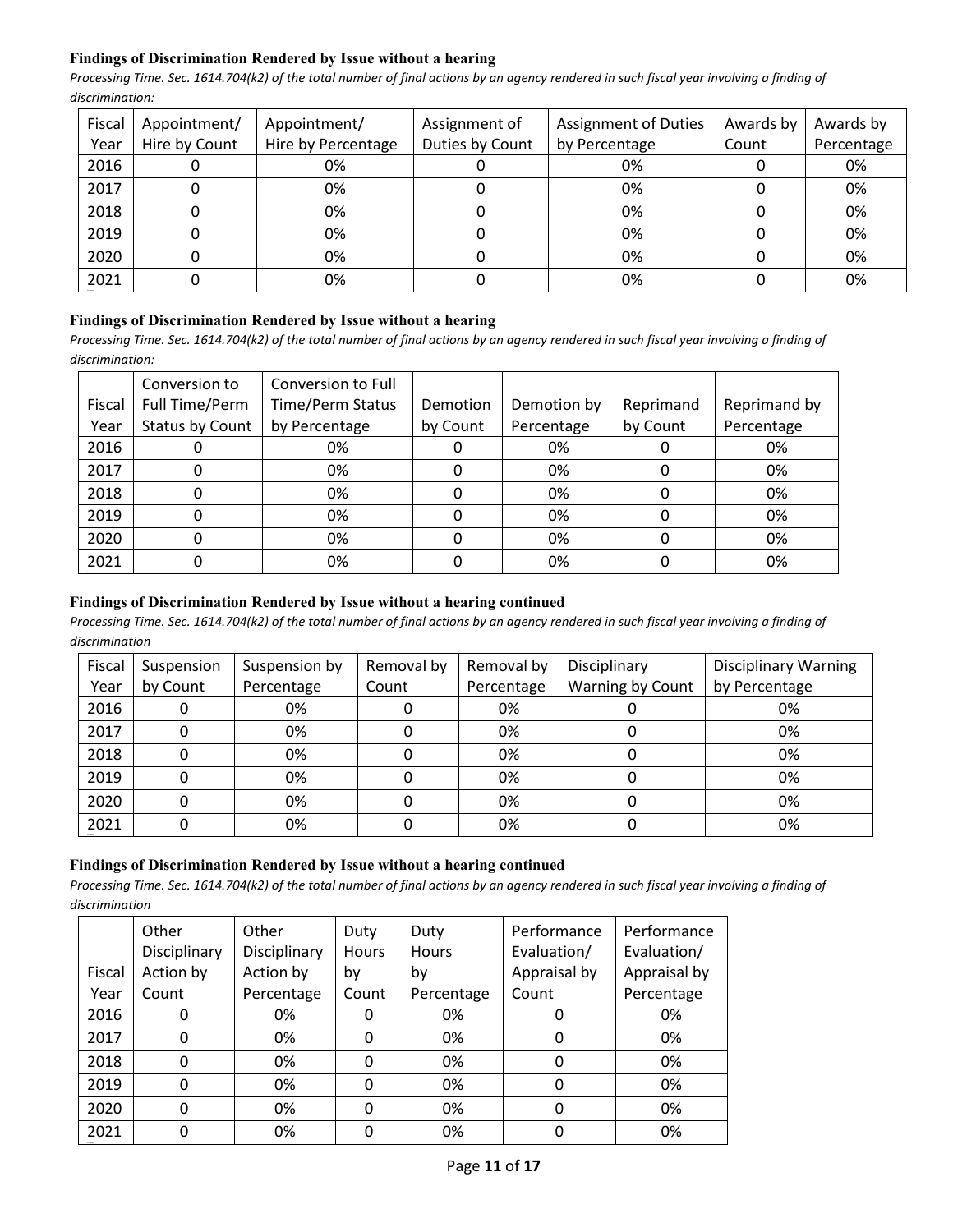## **Findings of Discrimination Rendered by Issue without a hearing continued**

*Processing Time. Sec. 1614.704(k2) of the total number of final actions by an agency rendered in such fiscal year involving a finding of discrimination*

|        | Examination/ | Examination/ | Non-Sexual    | Non-Sexual    | Sexual        | Sexual        |
|--------|--------------|--------------|---------------|---------------|---------------|---------------|
| Fiscal | Test by      | Test by      | Harassment by | Harassment by | Harassment by | Harassment by |
| Year   | Count        | Percentage   | Count         | Percentage    | Count         | Percentage    |
| 2016   |              | 0%           |               | 0%            |               | 0%            |
| 2017   |              | 0%           |               | 0%            |               | 0%            |
| 2018   | 0            | 0%           | 0             | 0%            |               | 0%            |
| 2019   |              | 0%           |               | 0%            |               | 0%            |
| 2020   |              | 0%           |               | 0%            |               | 0%            |
| 2021   |              | 0%           |               | 0%            |               | 0%            |

#### **Findings of Discrimination Rendered by Issue without a hearing continued**

*Processing Time. Sec. 1614.704(k2) of the total number of final actions by an agency rendered in such fiscal year involving a finding of discrimination*

|        | Medical     | Medical       | Pay including | Pay including | Promotion/    | Promotion/    |
|--------|-------------|---------------|---------------|---------------|---------------|---------------|
| Fiscal | Examination | Examination   | overtime by   | overtime by   | Non-Selection | Non-Selection |
| Year   | by Count    | by Percentage | Count         | Percentage    | by Count      | by Percentage |
| 2016   |             | 0%            |               | 0%            |               | 0%            |
| 2017   |             | 0%            |               | 0%            | 0             | 0%            |
| 2018   |             | 0%            | 0             | 0%            | 0             | 0%            |
| 2019   |             | 0%            |               | 0%            | 0             | 0%            |
| 2020   |             | 0%            |               | 0%            | 0             | 0%            |
| 2021   |             | 0%            |               | 0%            |               | 0%            |

# **Findings of Discrimination Rendered by Issue without a hearing continued**

|        | Denied       | Denied        | <b>Directed</b> | Directed      | Reasonable    | Reasonable    |
|--------|--------------|---------------|-----------------|---------------|---------------|---------------|
| Fiscal | reassignment | reassignment  | reassignment    | reassignment  | Accommodation | Accommodation |
| Year   | by Count     | by Percentage | by Count        | by Percentage | by Count      | by Percentage |
| 2016   | 0            | 0%            |                 | 0%            |               | 0%            |
| 2017   | 0            | 0%            |                 | 0%            | 0             | 0%            |
| 2018   | 0            | 0%            |                 | 0%            |               | 0%            |
| 2019   | 0            | 0%            |                 | 0%            |               | 0%            |
| 2020   | 0            | 0%            |                 | 0%            |               | 0%            |
| 2021   | 0            | 0%            |                 | 100%          |               | 0%            |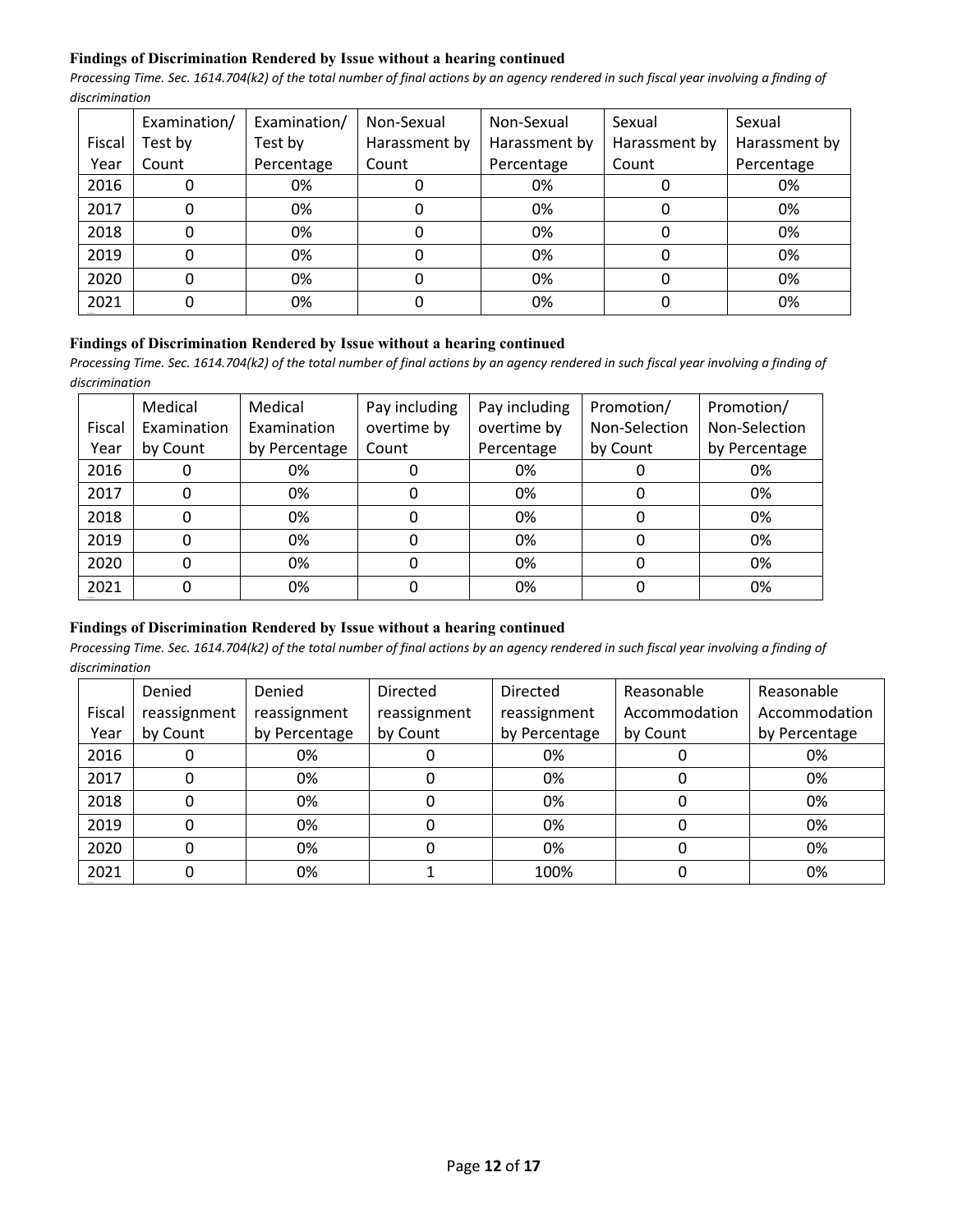## **Findings of Discrimination Rendered by Issue without a hearing continued**

*Processing Time. Sec. 1614.704(k2) of the total number of final actions by an agency rendered in such fiscal year involving a finding of discrimination*

|        |               |               | Religious     | Religious     | Retirement | Retirement |
|--------|---------------|---------------|---------------|---------------|------------|------------|
| Fiscal | Reinstatement | Reinstatement | Accommodation | Accommodation | bv         | by         |
| Year   | by Count      | by Percentage | by Count      | by Percentage | Count      | Percentage |
| 2016   |               | 0%            |               | 0%            |            | 0%         |
| 2017   |               | 0%            |               | 0%            |            | 0%         |
| 2018   |               | 0%            |               | 0%            |            | 0%         |
| 2019   |               | 0%            |               | 0%            |            | 0%         |
| 2020   |               | 0%            |               | 0%            |            | 0%         |
| 2021   |               | 0%            |               | 0%            |            | 0%         |

#### **Findings of Discrimination Rendered by Issue without a hearing continued**

*Processing Time. Sec. 1614.704(k2) of the total number of final actions by an agency rendered in such fiscal year involving a finding of discrimination*

| Fiscal | Sex-Stereo      | Sex-Stereo typing | Telework by | Telework by | Termination by | Termination by |
|--------|-----------------|-------------------|-------------|-------------|----------------|----------------|
| Year   | typing by Count | by Percentage     | Count       | Percentage  | Count          | Percentage     |
| 2016   |                 | 0%                |             | 0%          |                | 0%             |
| 2017   |                 | 0%                |             | 0%          |                | 100%           |
| 2018   |                 | 0%                |             | 0%          |                | 0%             |
| 2019   |                 | 0%                |             | 0%          |                | 0%             |
| 2020   |                 | 0%                |             | 0%          |                | 0%             |
| 2021   |                 | 0%                |             | 0%          |                | 0%             |

## **Findings of Discrimination Rendered by Issue without a hearing continued**

*Processing Time. Sec. 1614.704(k2) of the total number of final actions by an agency rendered in such fiscal year involving a finding of discrimination*

|        | Terms/        | Terms/        |            | Time and   |          |             |          |            |
|--------|---------------|---------------|------------|------------|----------|-------------|----------|------------|
|        | Conditions of | Conditions of | Time and   | Attendance | Training |             |          |            |
| Fiscal | Employment    | Employment    | Attendance | by         | by       | Training by | Other by | Other by   |
| Year   | by Count      | by Percentage | by Count   | Percentage | Count    | Percentage  | Count    | Percentage |
| 2016   | 0             | 0%            | 0          | 0%         |          | 0%          | 0        | 0%         |
| 2017   | 0             | 0%            | 0          | 0%         | 0        | 0%          | 0        | 0%         |
| 2018   | 0             | 0%            | 0          | 0%         | 0        | 0%          | 0        | 0%         |
| 2019   | 0             | 0%            | 0          | 0%         | 0        | 0%          | 0        | 0%         |
| 2020   | 0             | 0%            | 0          | 0%         | 0        | 0%          | 0        | 0%         |
| 2021   | 0             | 0%            | 0          | 0%         | 0        | 0%          | 0        | 0%         |

# **Findings of Discrimination Rendered by Issue after a hearing**

| Fiscal | Appointment/  | Appointment/Hi   | Assignment of   | <b>Assignment of Duties</b> | Awards by | Awards by  |
|--------|---------------|------------------|-----------------|-----------------------------|-----------|------------|
| Year   | Hire by Count | re by Percentage | Duties by Count | by Percentage               | Count     | Percentage |
| 2016   |               | 0%               |                 | 0%                          |           | 0%         |
| 2017   |               | 0%               |                 | 0%                          |           | 0%         |
| 2018   |               | 0%               |                 | 0%                          |           | 0%         |
| 2019   |               | 0%               |                 | 0%                          |           | 0%         |
| 2020   |               | 0%               |                 | 0%                          |           | 0%         |
| 2021   |               | 0%               |                 | 0%                          |           | 0%         |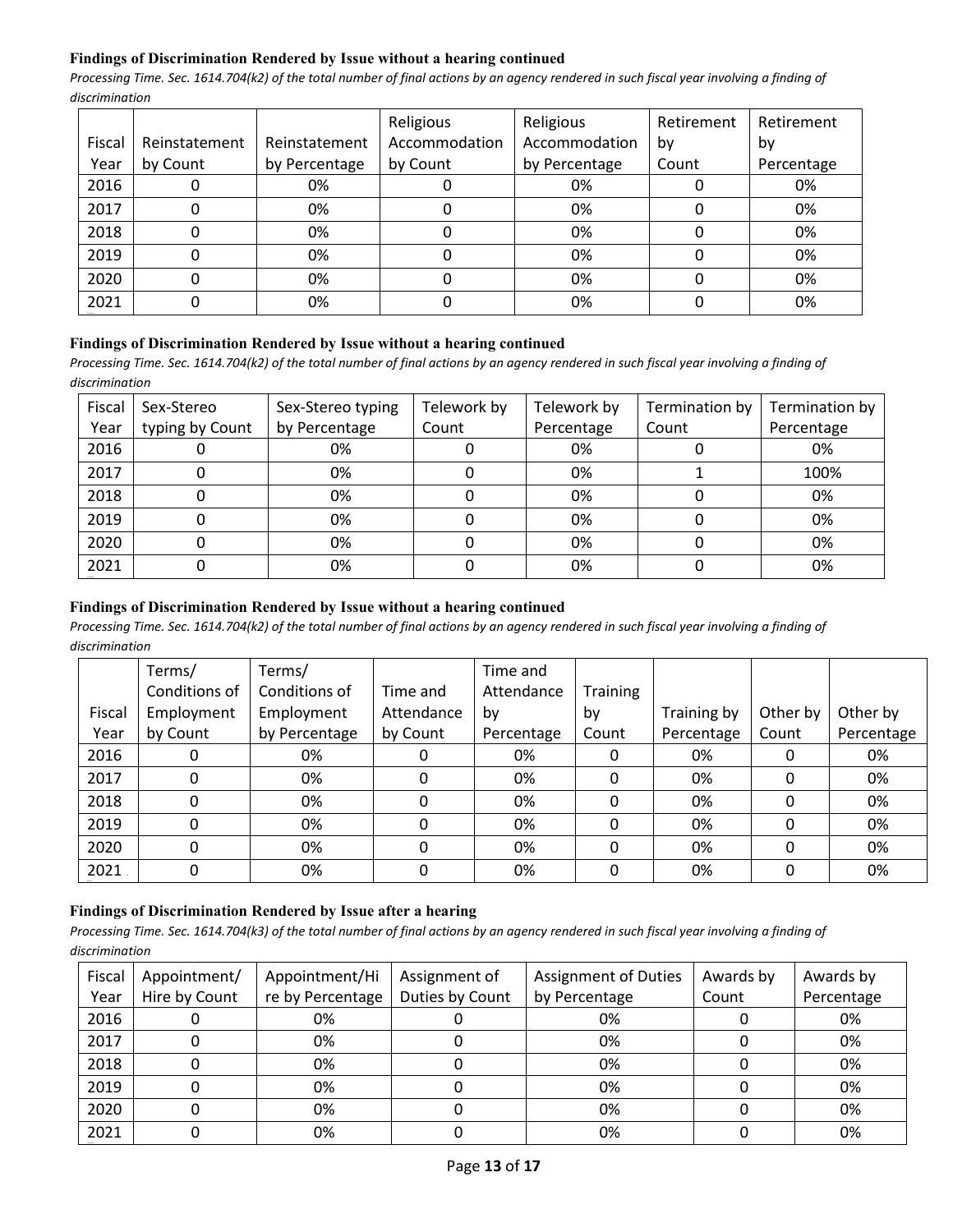## **Findings of Discrimination Rendered by Issue after a hearing**

*Processing Time. Sec. 1614.704(k3) of the total number of final actions by an agency rendered in such fiscal year involving a finding of discrimination*

|        | Conversion to Full      | Conversion to Full |          |             |           |              |
|--------|-------------------------|--------------------|----------|-------------|-----------|--------------|
| Fiscal | <b>Time/Perm Status</b> | Time/Perm Status   | Demotion | Demotion by | Reprimand | Reprimand by |
| Year   | by Count                | by Percentage      | by Count | Percentage  | by Count  | Percentage   |
| 2016   | υ                       | 0%                 | υ        | 0%          |           | 0%           |
| 2017   | 0                       | 0%                 | 0        | 0%          |           | 0%           |
| 2018   | 0                       | 0%                 | 0        | 0%          |           | 0%           |
| 2019   | 0                       | 0%                 | 0        | 0%          |           | 0%           |
| 2020   | 0                       | 0%                 | 0        | 0%          |           | 0%           |
| 2021   | 0                       | 0%                 |          | 0%          |           | 0%           |

# **Findings of Discrimination Rendered by Issue after a hearing continued**

Processing Time. Sec. 1614.704(k3) of the total number of final actions by an agency rendered in such fiscal year involving a finding of *discrimination*

| Fiscal<br>Year | Suspension<br>by Count | Suspension by<br>Percentage | Removal<br>by Count | Removal by<br>Percentage | Disciplinary<br>Warning by Count | <b>Disciplinary Warning</b><br>by Percentage |
|----------------|------------------------|-----------------------------|---------------------|--------------------------|----------------------------------|----------------------------------------------|
| 2016           | 0                      | 0%                          |                     | 0%                       |                                  | 0%                                           |
| 2017           | 0                      | 0%                          |                     | 0%                       |                                  | 0%                                           |
| 2018           |                        | 0%                          |                     | 0%                       |                                  | 0%                                           |
| 2019           | 0                      | 0%                          |                     | 0%                       |                                  | 0%                                           |
| 2020           | 0                      | 0%                          |                     | 0%                       |                                  | 0%                                           |
| 2021           | 0                      | 0%                          |                     | 0%                       |                                  | 0%                                           |

## **Findings of Discrimination Rendered by Issue after a hearing continued**

|        | Other        | Other        | Duty         | Duty         | Performance  | Performance  |
|--------|--------------|--------------|--------------|--------------|--------------|--------------|
|        | Disciplinary | Disciplinary | <b>Hours</b> | <b>Hours</b> | Evaluation/  | Evaluation/  |
| Fiscal | Action by    | Action by    | by           | by           | Appraisal by | Appraisal by |
| Year   | Count        | Percentage   | Count        | Percentage   | Count        | Percentage   |
| 2016   |              | 0%           | 0            | 0%           |              | 0%           |
| 2017   |              | 0%           | 0            | 0%           | 0            | 0%           |
| 2018   | $\Omega$     | 0%           | 0            | 0%           | 0            | 0%           |
| 2019   | $\Omega$     | 0%           | 0            | 0%           | 0            | 0%           |
| 2020   |              | 0%           | 0            | 0%           | 0            | 0%           |
| 2021   | 0            | 0%           | 0            | 0%           |              | 0%           |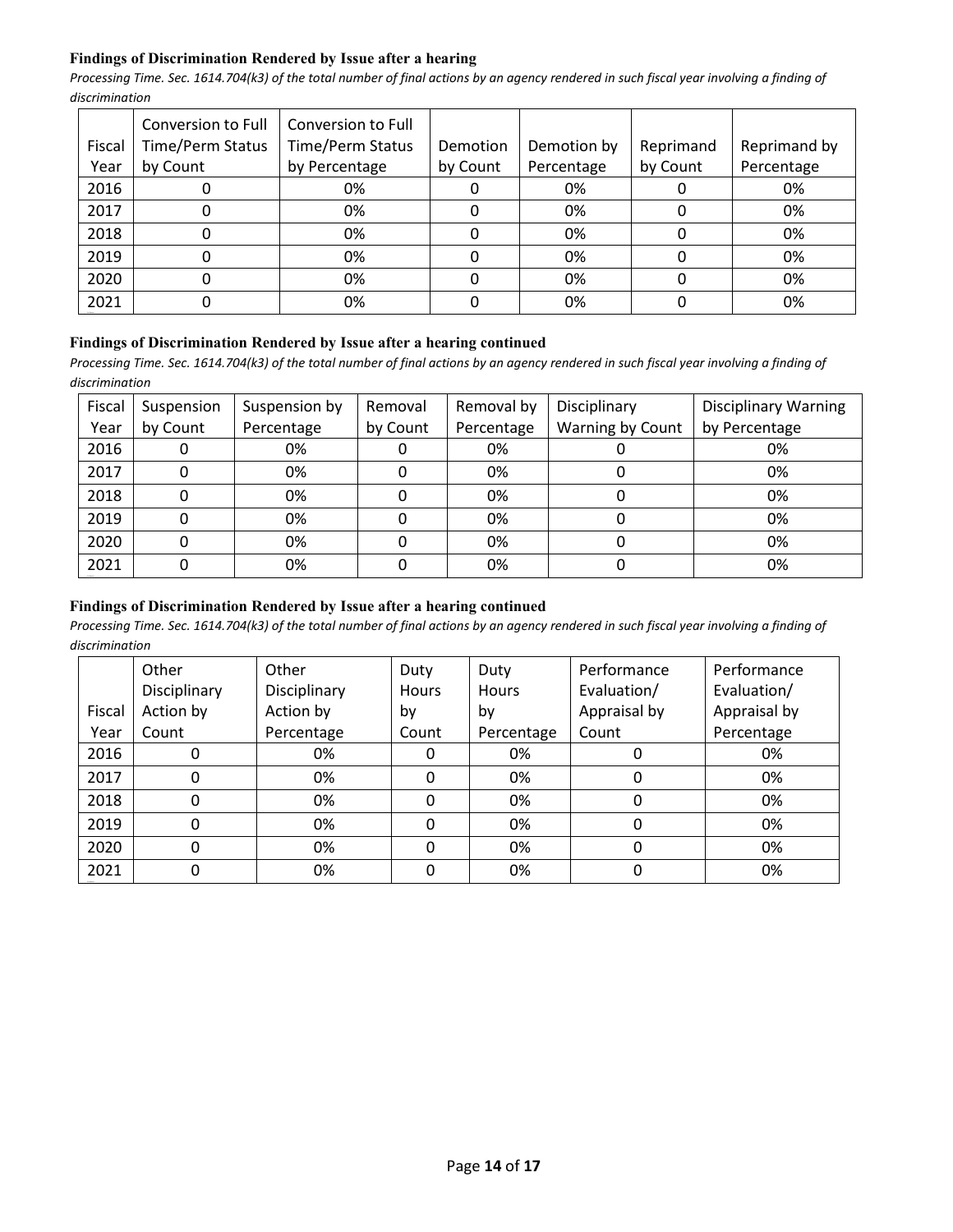## **Findings of Discrimination Rendered by Issue after a hearing continued**

*Processing Time. Sec. 1614.704(k3) of the total number of final actions by an agency rendered in such fiscal year involving a finding of discrimination*

|        | Examination/ | Examination/ | Non-Sexual | Non-Sexual    | Sexual     | Sexual        |
|--------|--------------|--------------|------------|---------------|------------|---------------|
| Fiscal | Test by      | Test by      | Harassment | Harassment by | Harassment | Harassment by |
| Year   | Count        | Percentage   | by Count   | Percentage    | by Count   | Percentage    |
| 2016   |              | 0%           |            | 0%            |            | 0%            |
| 2017   |              | 0%           |            | 0%            |            | 0%            |
| 2018   |              | 0%           |            | 0%            |            | 0%            |
| 2019   |              | 0%           |            | 0%            |            | 0%            |
| 2020   |              | 0%           |            | 0%            |            | 0%            |
| 2021   |              | 0%           |            | 0%            |            | 0%            |

#### **Findings of Discrimination Rendered by Issue after a hearing continued**

*Processing Time. Sec. 1614.704(k3) of the total number of final actions by an agency rendered in such fiscal year involving a finding of discrimination*

|        | Medical     | Medical       | Pay including | Pay including | Promotion/    | Promotion/    |
|--------|-------------|---------------|---------------|---------------|---------------|---------------|
| Fiscal | Examination | Examination   | overtime by   | overtime by   | Non-Selection | Non-Selection |
| Year   | by Count    | by Percentage | Count         | Percentage    | by Count      | by Percentage |
| 2016   |             | 0%            |               | 0%            |               | 0%            |
| 2017   |             | 0%            |               | 0%            |               | 0%            |
| 2018   |             | 0%            | 0             | 0%            | 0             | 0%            |
| 2019   |             | 0%            | 0             | 0%            | 0             | 0%            |
| 2020   |             | 0%            | 0             | 0%            | 0             | 0%            |
| 2021   |             | 0%            |               | 0%            |               | 0%            |

# **Findings of Discrimination Rendered by Issue after a hearing continued**

|        | Denied       | Denied        | <b>Directed</b> | Directed      | Reasonable    | Reasonable    |
|--------|--------------|---------------|-----------------|---------------|---------------|---------------|
| Fiscal | Reassignment | Reassignment  | Reassignment    | Reassignment  | Accommodation | Accommodation |
| Year   | by Count     | by Percentage | by Count        | by Percentage | by Count      | by Percentage |
| 2016   |              | 0%            |                 | 0%            |               | 0%            |
| 2017   |              | 0%            |                 | 0%            |               | 0%            |
| 2018   |              | 0%            |                 | 0%            |               | 0%            |
| 2019   |              | 0%            |                 | 0%            | O             | 0%            |
| 2020   |              | 0%            |                 | 0%            |               | 0%            |
| 2021   |              | 0%            |                 | 0%            |               | 0%            |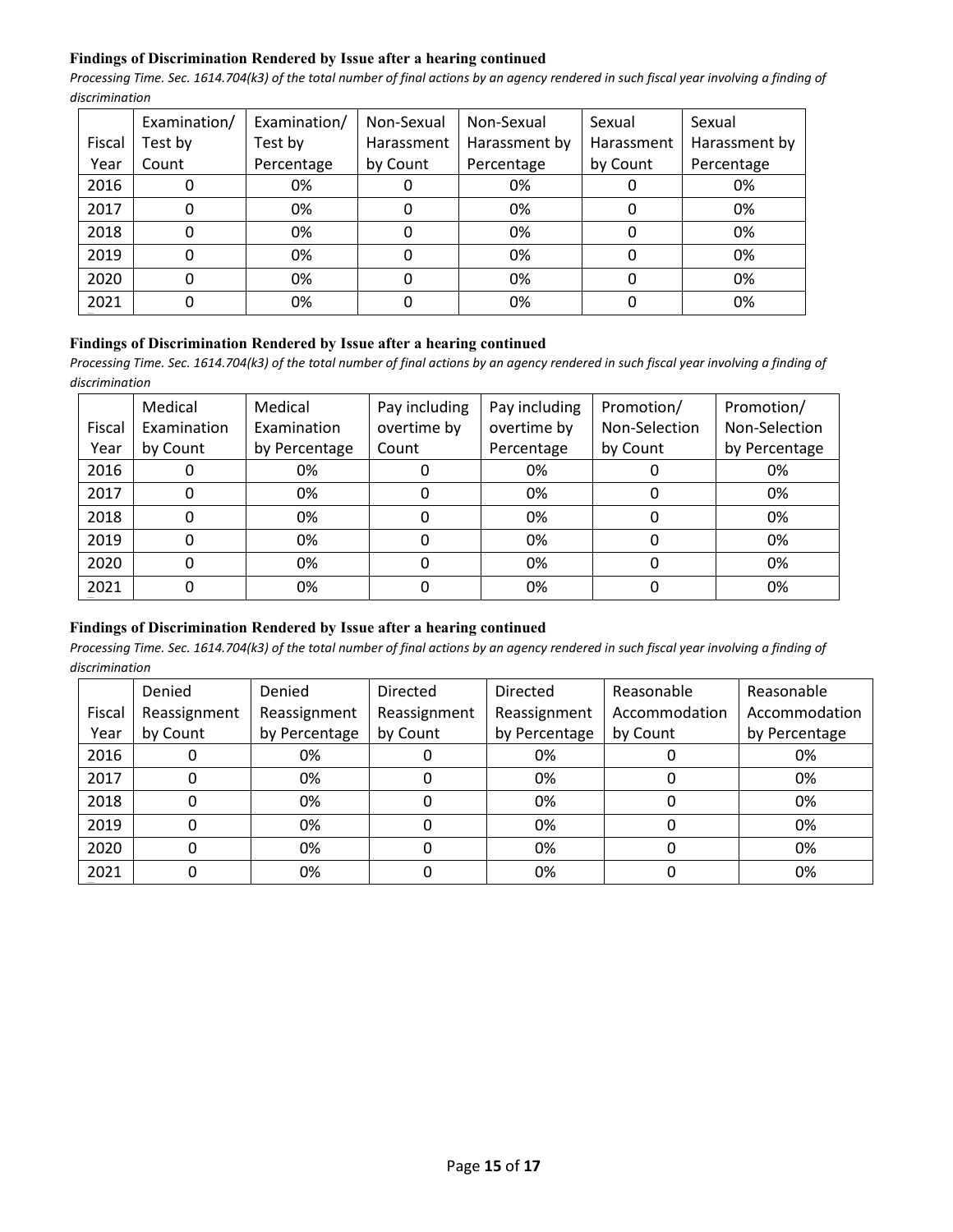## **Findings of Discrimination Rendered by Issue after a hearing continued**

*Processing Time. Sec. 1614.704(k3) of the total number of final actions by an agency rendered in such fiscal year involving a finding of discrimination*

|        |               |               | Religious     | Religious     |            |               |
|--------|---------------|---------------|---------------|---------------|------------|---------------|
| Fiscal | Reinstatement | Reinstatement | Accommodation | Accommodation | Retirement | Retirement by |
| Year   | by Count      | by Percentage | by Count      | by Percentage | by Count   | Percentage    |
| 2016   |               | 0%            |               | 0%            |            | 0%            |
| 2017   |               | 0%            |               | 0%            |            | 0%            |
| 2018   |               | 0%            |               | 0%            |            | 0%            |
| 2019   |               | 0%            |               | 0%            |            | 0%            |
| 2020   |               | 0%            |               | 0%            |            | 0%            |
| 2021   |               | 0%            |               | 0%            |            | 0%            |

#### **Findings of Discrimination Rendered by Issue after a hearing continued**

*Processing Time. Sec. 1614.704(k3) of the total number of final actions by an agency rendered in such fiscal year involving a finding of discrimination*

| Fiscal | Sex-Stereo      | Sex-Stereo typing | Telework | Telework by | Termination | Termination by |
|--------|-----------------|-------------------|----------|-------------|-------------|----------------|
| Year   | typing by Count | by Percentage     | by Count | Percentage  | by Count    | Percentage     |
| 2016   |                 | 0%                |          | 0%          |             | 0%             |
| 2017   |                 | 0%                |          | 0%          |             | 0%             |
| 2018   |                 | 0%                |          | 0%          |             | 0%             |
| 2019   |                 | 0%                |          | 0%          |             | 0%             |
| 2020   |                 | 0%                |          | 0%          |             | 0%             |
| 2021   |                 | 0%                |          | 0%          |             | 0%             |

## **Findings of Discrimination Rendered by Issue after a hearing continued**

*Processing Time. Sec. 1614.704(k3) of the total number of final actions by an agency rendered in such fiscal year involving a finding of discrimination*

|        | Terms/        | Terms/        | Time and   | Time and   |          |                 |       |            |
|--------|---------------|---------------|------------|------------|----------|-----------------|-------|------------|
|        | Conditions of | Conditions of | Attendance | Attendance | Training | <b>Training</b> | Other | Other      |
| Fiscal | Employment    | Employment    | by         | bv         | by       | by              | by    | by         |
| Year   | by Count      | by Percentage | Count      | Percentage | Count    | Percentage      | Count | Percentage |
| 2016   | 0             | 0%            |            | 0%         | 0        | 0%              |       | 0%         |
| 2017   | 0             | 0%            | 0          | 0%         | $\Omega$ | 0%              | 0     | 0%         |
| 2018   | 0             | 0%            | O          | 0%         | 0        | 0%              |       | 0%         |
| 2019   | 0             | 0%            | 0          | 0%         | 0        | 0%              |       | 0%         |
| 2020   | 0             | 0%            | 0          | 0%         | 0        | 0%              |       | 0%         |
| 2021   | 0             | 0%            | 0          | 0%         | $\Omega$ | 0%              |       | 0%         |

# **Pending Complaints Filed in Previous Fiscal Years by Status**

*Processing Time. Sec. 1614.704(l) of the total number of complaints pending for any length of time in such fiscal year*

| Fiscal | Total complaints from previous fiscal years data | Total complainants |
|--------|--------------------------------------------------|--------------------|
| Year   |                                                  |                    |
| 2016   | 26                                               | 26                 |
| 2017   | 32                                               | 32                 |
| 2018   | 41                                               | 37                 |
| 2019   | 33                                               | 31                 |
| 2020   | 31                                               | 29                 |
| 2021   | 37                                               | 34                 |